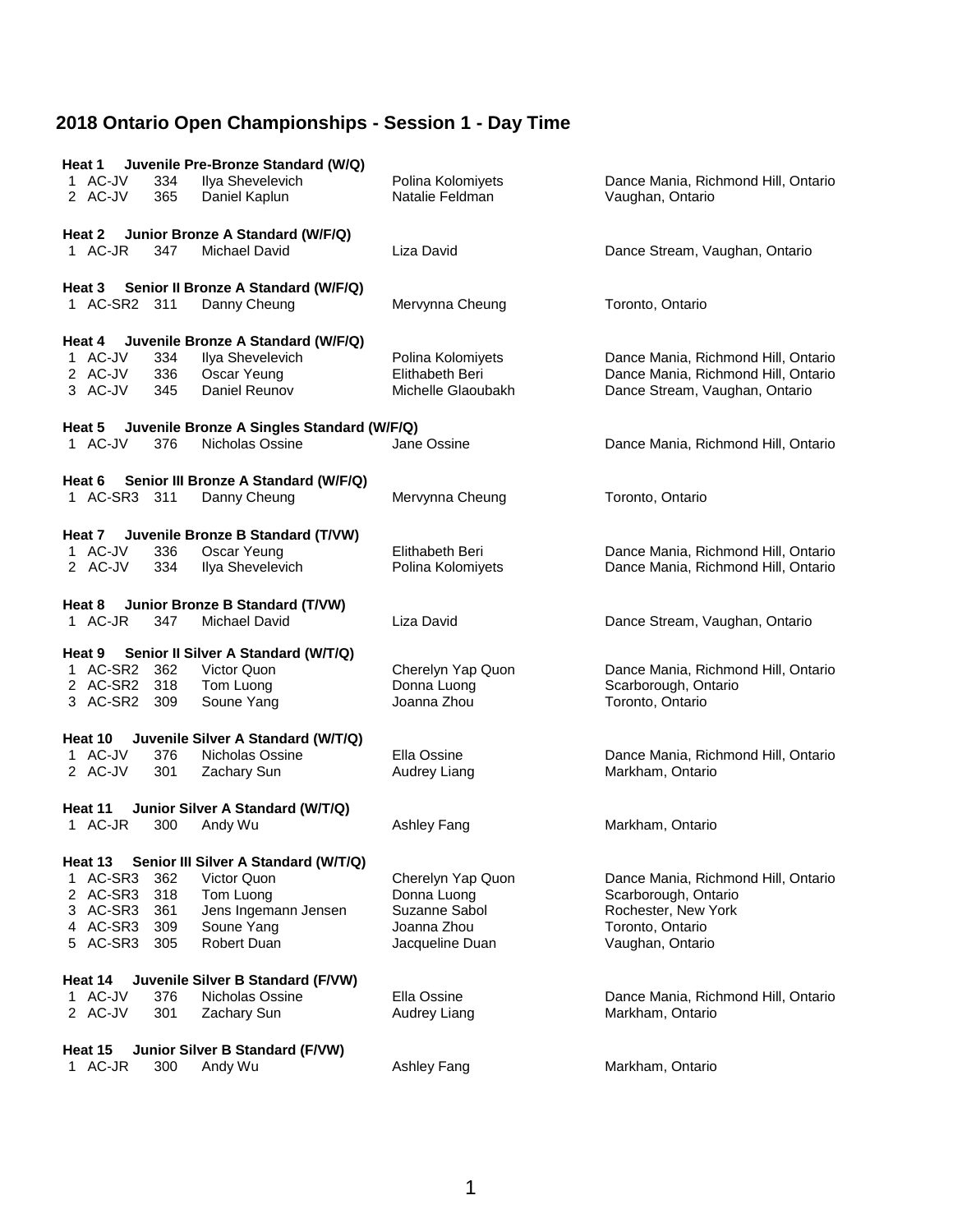| Heat 17 Senior III Silver B Standard (F/VW)                                 |                                   |                                     |  |  |  |  |
|-----------------------------------------------------------------------------|-----------------------------------|-------------------------------------|--|--|--|--|
| 1 AC-SR3<br>362<br>Victor Quon                                              | Cherelyn Yap Quon                 | Dance Mania, Richmond Hill, Ontario |  |  |  |  |
| 2 AC-SR3<br>361<br>Jens Ingemann Jensen                                     | Suzanne Sabol                     | Rochester, New York                 |  |  |  |  |
| 3 AC-SR3<br>318<br>Tom Luong                                                | Donna Luong                       | Scarborough, Ontario                |  |  |  |  |
| 4 AC-SR3<br>Soune Yang<br>309                                               | Joanna Zhou                       | Toronto, Ontario                    |  |  |  |  |
| 5 AC-SR3<br>Robert Duan<br>305                                              | Jacqueline Duan                   | Vaughan, Ontario                    |  |  |  |  |
| Senior I Gold A Standard (W/T/F/Q)<br>Heat 18                               |                                   |                                     |  |  |  |  |
| George Muhic-Day<br>1 AC-SR1<br>366                                         | Rowena Muhic-Day                  | Hamilton, Ontario                   |  |  |  |  |
| 328<br>Newman Lau<br>2 AC-SR1                                               | Lily Wang                         | Markham, Ontario                    |  |  |  |  |
|                                                                             |                                   |                                     |  |  |  |  |
| Heat 19 Senior II Silver B Standard (F/VW)                                  |                                   |                                     |  |  |  |  |
| 1 AC-SR2<br>362<br>Victor Quon                                              | Cherelyn Yap Quon                 | Dance Mania, Richmond Hill, Ontario |  |  |  |  |
| 2 AC-SR2 331<br>Kevin Hao Wen Zhou                                          | Queenie Zhou                      | Vaughan, Ontario                    |  |  |  |  |
| 3 AC-SR2 318<br>Tom Luong                                                   | Donna Luong                       | Scarborough, Ontario                |  |  |  |  |
| 4 AC-SR2 309<br>Soune Yang                                                  | Joanna Zhou                       | Toronto, Ontario                    |  |  |  |  |
| Heat 20 Senior II Gold A Standard (W/T/F/Q)                                 |                                   |                                     |  |  |  |  |
| 1 AC-SR2 366<br>George Muhic-Day                                            | Rowena Muhic-Day                  | Hamilton, Ontario                   |  |  |  |  |
| 2 AC-SR2<br>328<br>Newman Lau                                               | Lily Wang                         | Markham, Ontario                    |  |  |  |  |
| 3 AC-SR2 316<br><b>Eric Norris</b>                                          | <b>Brenda Mercer</b>              | Pickering, Ontario                  |  |  |  |  |
| 4 AC-SR2 327<br>Trevor Cheng                                                | Amy Cheng                         | Mississauga, Ontario                |  |  |  |  |
| Heat 12<br>Senior I Silver A Standard (W/T/Q)                               |                                   |                                     |  |  |  |  |
| 1 AC-SR1<br>331<br>Kevin Hao Wen Zhou                                       | Queenie Zhou                      | Vaughan, Ontario                    |  |  |  |  |
|                                                                             |                                   |                                     |  |  |  |  |
| Heat 21<br>Junior Gold A Standard (W/T/F/Q)                                 |                                   |                                     |  |  |  |  |
| 1 AC-JR<br>Ivan Kolomiyets<br>341                                           | Ariella Shribman                  | Richmond Hill, Ontario              |  |  |  |  |
| 337<br>Matthew Kamenetsky<br>2 AC-JR                                        | Rachel Tulman                     | Dance Mania, Richmond Hill, Ontario |  |  |  |  |
| Heat 22 Adult Gold A Standard (W/T/F/Q)                                     |                                   |                                     |  |  |  |  |
| 1 AC-AD<br>Marcin Kwietniewski<br>310                                       | Monika Kwietniewska               | Toronto, Ontario                    |  |  |  |  |
|                                                                             |                                   |                                     |  |  |  |  |
| Senior III Gold A Standard (W/T/F/Q)<br>Heat 23                             |                                   |                                     |  |  |  |  |
| 1 AC-SR3 361<br>Jens Ingemann Jensen                                        | Suzanne Sabol                     | Rochester, New York                 |  |  |  |  |
| 2 AC-SR3<br>316<br><b>Eric Norris</b>                                       | <b>Brenda Mercer</b>              | Pickering, Ontario                  |  |  |  |  |
| 3 AC-SR3 327<br><b>Trevor Cheng</b>                                         | Amy Cheng                         | Mississauga, Ontario                |  |  |  |  |
| 4 AC-SR3 324<br>Fred Wong                                                   | Judy Teo                          | Scarborough, Ontario                |  |  |  |  |
| Senior I Silver B Standard (F/VW)<br>Heat 16                                |                                   |                                     |  |  |  |  |
| 1 AC-SR1 331 Kevin Hao Wen Zhou                                             | Queenie Zhou                      | Vaughan, Ontario                    |  |  |  |  |
|                                                                             |                                   |                                     |  |  |  |  |
| Junior Gold B Standard (F/VW)<br>Heat 24                                    |                                   |                                     |  |  |  |  |
| 1 AC-JR<br>341<br>Ivan Kolomiyets                                           | Ariella Shribman<br>Rachel Tulman | Richmond Hill, Ontario              |  |  |  |  |
| 2 AC-JR<br>337<br>Matthew Kamenetsky                                        |                                   | Dance Mania, Richmond Hill, Ontario |  |  |  |  |
| <b>Adult Gold B Standard (F/VW)</b><br>Heat 25                              |                                   |                                     |  |  |  |  |
| 1 AC-AD<br>310<br>Marcin Kwietniewski                                       | Monika Kwietniewska               | Toronto, Ontario                    |  |  |  |  |
|                                                                             |                                   |                                     |  |  |  |  |
| Senior I Gold B Standard (F/VW)<br>Heat 26<br>1 AC-SR1<br>328<br>Newman Lau | Lily Wang                         | Markham, Ontario                    |  |  |  |  |
|                                                                             |                                   |                                     |  |  |  |  |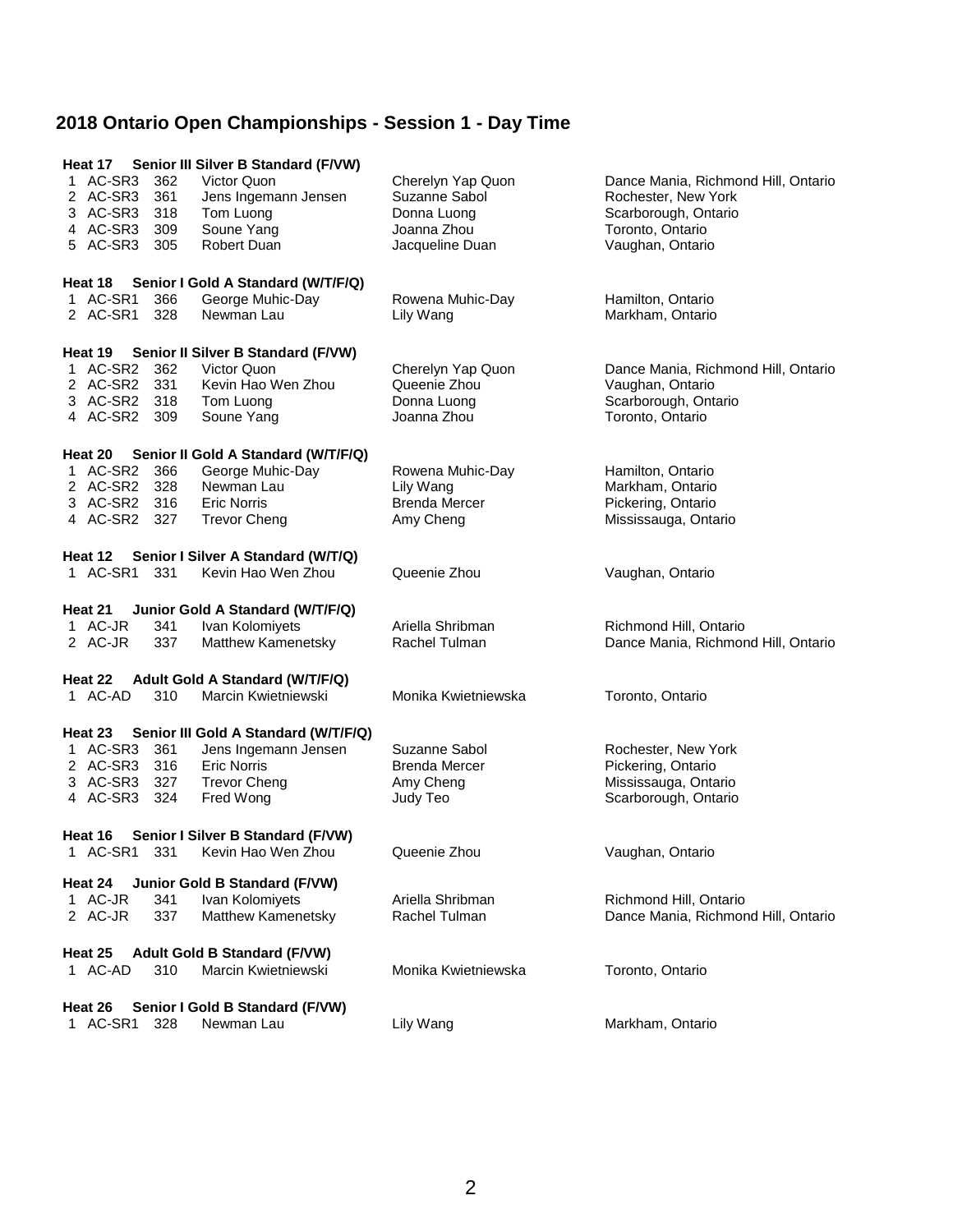| Heat 27 Senior III Gold B Standard (F/VW)<br>AC-SR3<br>361<br>2 AC-SR3 316<br>3 AC-SR3 324 | Jens Ingemann Jensen<br><b>Eric Norris</b><br>Fred Wong | Suzanne Sabol<br><b>Brenda Mercer</b><br>Judy Teo  | Rochester, New York<br>Pickering, Ontario<br>Scarborough, Ontario |  |  |  |  |  |
|--------------------------------------------------------------------------------------------|---------------------------------------------------------|----------------------------------------------------|-------------------------------------------------------------------|--|--|--|--|--|
| Heat 28                                                                                    | Senior II Gold B Standard (F/VW)                        |                                                    |                                                                   |  |  |  |  |  |
| 1 AC-SR2 328<br>2 AC-SR2 316                                                               | Newman Lau<br><b>Eric Norris</b>                        | Lily Wang<br><b>Brenda Mercer</b>                  | Markham, Ontario<br>Pickering, Ontario                            |  |  |  |  |  |
| Heat 45 Adult New Comer A Latin (C/J)                                                      |                                                         |                                                    |                                                                   |  |  |  |  |  |
| 1 AC-AD<br>321<br>2 AC-AD<br>326<br>3 AC-AD<br>330                                         | Jordan Lee<br>Marc Zanoni<br><b>Barrett Giles</b>       | Ewa Rapala<br>Susana Miranda Romo<br>Leigha Bailey | Newmarket, Ontario<br>Guelph, Toronto<br>Hamilton, Ontario        |  |  |  |  |  |
| Heat 46                                                                                    | Senior I New Comer A Latin (C/J)                        |                                                    |                                                                   |  |  |  |  |  |
| 1 AC-SR1<br>354                                                                            | Reno Salvador                                           | Anna Toth                                          | Guelph, Ontario                                                   |  |  |  |  |  |
|                                                                                            |                                                         |                                                    |                                                                   |  |  |  |  |  |
| Heat 46A                                                                                   | Senior II Bronze A Latin (C/R/J)                        |                                                    |                                                                   |  |  |  |  |  |
| 1 AC-SR2 375                                                                               | Mario Popescu                                           | Cristina Popescu                                   | North York, Ontario                                               |  |  |  |  |  |
| Heat 47<br>1 AC-JR<br>348                                                                  | Junior New Comer A Latin (C/J)<br>Nikita Chekhovskoy    | Margaret Medleva                                   | Dance Stream, Vaughan, Ontario                                    |  |  |  |  |  |
| Heat 47A                                                                                   | Juvenile Pre-Bronze A Singles Latin (C/J)               |                                                    |                                                                   |  |  |  |  |  |
| 1 AC-JV<br>343                                                                             | Karl Aniscenko                                          | Lucia Li                                           | Richmond Hill, Ontario                                            |  |  |  |  |  |
| 2 AC-JV<br>376                                                                             | Nicholas Ossine                                         | Jane Ossine                                        | Dance Mania, Richmond Hill, Ontario                               |  |  |  |  |  |
|                                                                                            |                                                         |                                                    |                                                                   |  |  |  |  |  |
| Heat 48<br>1 AC-YTH 346                                                                    | Youth New Comer A Latin (C/J)<br>Peter Stefanov         | Nina Stefanov                                      | Dance Stream, Vaughan, Ontario                                    |  |  |  |  |  |
|                                                                                            |                                                         |                                                    |                                                                   |  |  |  |  |  |
| Heat 49                                                                                    | Juvenile Bronze A Latin (C/R/J)                         |                                                    |                                                                   |  |  |  |  |  |
| 1 AC-JV<br>376                                                                             | Nicholas Ossine                                         | Ella Ossine                                        | Dance Mania, Richmond Hill, Ontario                               |  |  |  |  |  |
| 2 AC-JV<br>336                                                                             | Oscar Yeung                                             | Elithabeth Beri                                    | Dance Mania, Richmond Hill, Ontario                               |  |  |  |  |  |
| 3 AC-JV<br>334                                                                             | Ilya Shevelevich                                        | Polina Kolomiyets                                  | Dance Mania, Richmond Hill, Ontario                               |  |  |  |  |  |
| 4 AC-JV<br>365                                                                             | Daniel Kaplun                                           | Natalie Feldman                                    | Vaughan, Ontario                                                  |  |  |  |  |  |
|                                                                                            | Juvenile Bronze A Singles Latin (C/R/J)                 |                                                    |                                                                   |  |  |  |  |  |
| Heat 50<br>1 AC-JV<br>343                                                                  | Karl Aniscenko                                          | Ellie Zhaol                                        | Richmond Hill, Ontario                                            |  |  |  |  |  |
| 349<br>2 AC-JV                                                                             | Leon Shvaitser                                          | <b>Marielle Shvaitser</b>                          | Vaughan, Ontario                                                  |  |  |  |  |  |
|                                                                                            |                                                         |                                                    |                                                                   |  |  |  |  |  |
| Heat 51                                                                                    | Senior II New Comer A Latin (C/J)                       |                                                    |                                                                   |  |  |  |  |  |
| 1 AC-SR2<br>354                                                                            | Reno Salvador                                           | Anna Toth                                          | Guelph, Ontario                                                   |  |  |  |  |  |
|                                                                                            |                                                         |                                                    |                                                                   |  |  |  |  |  |
| Heat 52                                                                                    | Junior Pre-Bronze A Latin (C/J)                         |                                                    |                                                                   |  |  |  |  |  |
| 1 AC-JR<br>348                                                                             | Nikita Chekhovskoy                                      | Margaret Medleva                                   | Dance Stream, Vaughan, Ontario                                    |  |  |  |  |  |
|                                                                                            |                                                         |                                                    |                                                                   |  |  |  |  |  |
| Heat 53<br>1 AC-YTH 346                                                                    | Youth Pre-Bronze A Latin (C/J)<br>Peter Stefanov        | Nina Stefanov                                      | Dance Stream, Vaughan, Ontario                                    |  |  |  |  |  |
|                                                                                            |                                                         |                                                    |                                                                   |  |  |  |  |  |
| Adult Pre-Bronze A Latin (C/J)<br>Heat 54                                                  |                                                         |                                                    |                                                                   |  |  |  |  |  |
| 1 AC-AD<br>326                                                                             | Marc Zanoni                                             | Susana Miranda Romo                                | Guelph, Toronto                                                   |  |  |  |  |  |
|                                                                                            |                                                         |                                                    |                                                                   |  |  |  |  |  |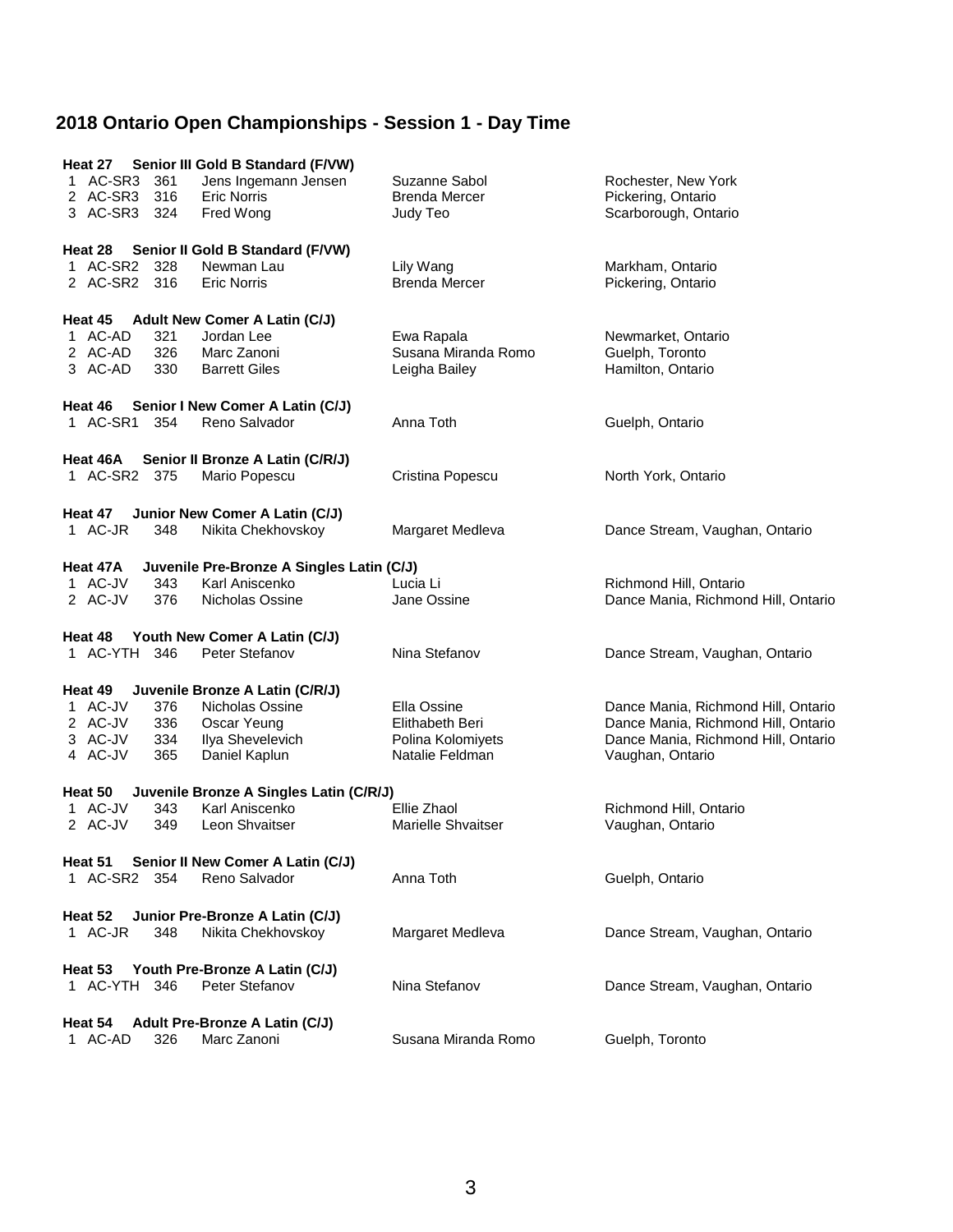| Heat 52A<br>Junior Bronze A Singles Latin (C/R/J) |            |                                           |                                    |                                                         |  |
|---------------------------------------------------|------------|-------------------------------------------|------------------------------------|---------------------------------------------------------|--|
| 1 AC-JR                                           | 343        | Karl Aniscenko                            | Marina Nikitina                    | Richmond Hill, Ontario                                  |  |
| Heat 54A                                          |            | Senior III Bronze A Latin (C/R/J)         |                                    |                                                         |  |
| 1 AC-SR3                                          | 375        | Mario Popescu                             | Cristina Popescu                   | North York, Ontario                                     |  |
| Heat 55                                           |            | Juvenile Bronze Combo (W/C/R/Q)           |                                    |                                                         |  |
| 1 AC-JV                                           | 334        | Ilya Shevelevich                          | Polina Kolomiyets                  | Dance Mania, Richmond Hill, Ontario                     |  |
| 2 AC-JV<br>3_AC-JV                                | 336<br>365 | Oscar Yeung<br>Daniel Kaplun              | Elithabeth Beri<br>Natalie Feldman | Dance Mania, Richmond Hill, Ontario<br>Vaughan, Ontario |  |
|                                                   |            |                                           |                                    |                                                         |  |
| Heat 55A                                          |            | Juvenile Bronze B Singles Latin (S/P)     |                                    |                                                         |  |
| 1 AC-JV                                           | 343        | Karl Aniscenko                            | Ellie Zhaol                        | Richmond Hill, Ontario                                  |  |
| Heat 55B                                          |            | Juvenile Bronze B Latin (S/P)             |                                    |                                                         |  |
| 1 AC-JV                                           | 376        | Nicholas Ossine                           | Ella Ossine                        | Dance Mania, Richmond Hill, Ontario                     |  |
| Heat 56                                           |            | Juvenile Silver A Latin (S/R/C)           |                                    |                                                         |  |
| 1 AC-JV                                           | 301        | Zachary Sun                               | Audrey Liang                       | Markham, Ontario                                        |  |
| 2 AC-JV                                           | 345        | Daniel Reunov                             | Michelle Glaoubakh                 | Dance Stream, Vaughan, Ontario                          |  |
| Heat 56A                                          |            | Juvenile Pre-Bronze B Singles Latin (S/R) |                                    |                                                         |  |
| 1 AC-JV                                           | 343        | Karl Aniscenko                            | Lucia Li                           | Richmond Hill, Ontario                                  |  |
| 2 AC-JV                                           | 376        | Nicholas Ossine                           | Jane Ossine                        | Dance Mania, Richmond Hill, Ontario                     |  |
| Heat 57                                           |            | Junior Silver A Latin (S/R/C)             |                                    |                                                         |  |
| 1 AC-JR                                           | 347        | Michael David                             | Liza David                         | Dance Stream, Vaughan, Ontario                          |  |
| 2 AC-JR                                           | 300        | Andy Wu                                   | Ashley Fang                        | Markham, Ontario                                        |  |
| Heat 57A                                          |            | Junior Silver A Singles Latin (S/R/C)     |                                    |                                                         |  |
| 1 AC-JR                                           | 343        | Karl Aniscenko                            | Lala Su                            | Richmond Hill, Ontario                                  |  |
| Heat 58                                           |            | Senior III Silver A Latin (S/R/C)         |                                    |                                                         |  |
| 1 AC-SR3                                          | 362        | Victor Quon                               | Cherelyn Yap Quon                  | Dance Mania, Richmond Hill, Ontario                     |  |
| 2 AC-SR3 305                                      |            | Robert Duan                               | Jacqueline Duan                    | Vaughan, Ontario                                        |  |
| Heat 58A                                          |            | Junior Bronze B Singles Latin (S/P)       |                                    |                                                         |  |
| 1 AC-JR                                           | 343        | Karl Aniscenko                            | Marina Nikitina                    | Richmond Hill, Ontario                                  |  |
| Junior Gold A Latin (S/C/R/J)<br>Heat 59          |            |                                           |                                    |                                                         |  |
| 1 AC-JR                                           | 313        | Andrew Goshovskiy                         | Alexandra Yelisyeyenko             | Toronto, Ontario                                        |  |
| 2 AC-JR                                           | 338        | Daniel Kryzhanovsky                       | <b>Catherine Shevelevich</b>       | Richmond Hill, Ontario                                  |  |
| 3 AC-JR                                           | 337        | Matthew Kamenetsky                        | Rachel Tulman                      | Dance Mania, Richmond Hill, Ontario                     |  |
| Junior Silver B Latin (P/J)<br>Heat 60            |            |                                           |                                    |                                                         |  |
| 1 AC-JR                                           | 347        | <b>Michael David</b>                      | Liza David                         | Dance Stream, Vaughan, Ontario                          |  |
| Heat 60A<br>Junior Silver B Singles Latin (P/J)   |            |                                           |                                    |                                                         |  |
| 1 AC-JR                                           | 343        | Karl Aniscenko                            | Lala Su                            | Richmond Hill, Ontario                                  |  |
| Heat 61<br>Senior III Silver B Latin (P/J)        |            |                                           |                                    |                                                         |  |
| 1 AC-SR3                                          | 305        | <b>Robert Duan</b>                        | Jacqueline Duan                    | Vaughan, Ontario                                        |  |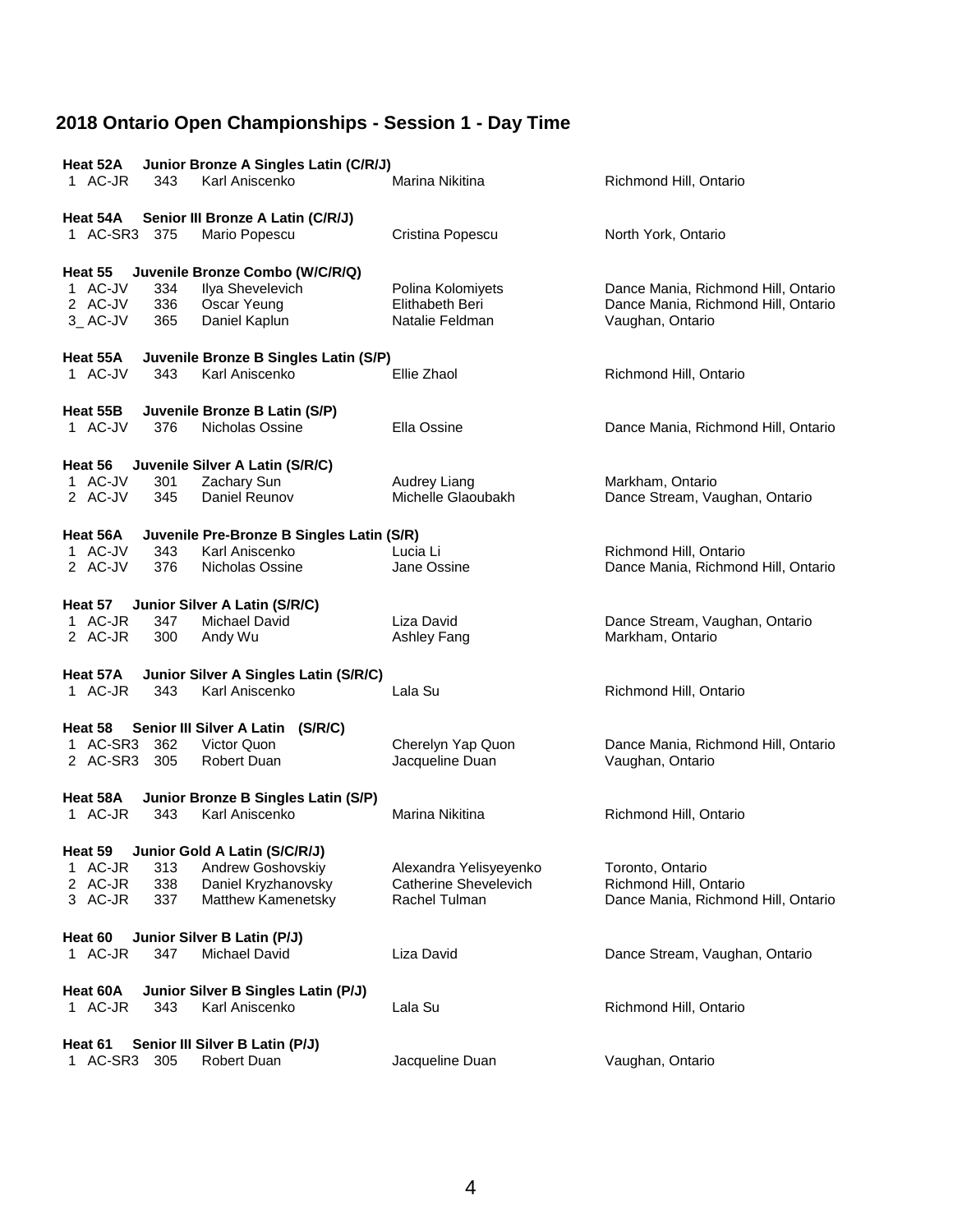#### **Heat 62 Junior Gold B Latin (C/P)**

 1 AC-JR 313 Andrew Goshovskiy Alexandra Yelisyeyenko Toronto, Ontario 1 AC-JR 338 Daniel Kryzhanovsky Catherine Shevelevich Richmond Hill, Ontario 3 AC-JR 337 Matthew Kamenetsky Rachel Tulman Dance Mania, Richmond Hill, Ontario

#### **End of Daytime Session**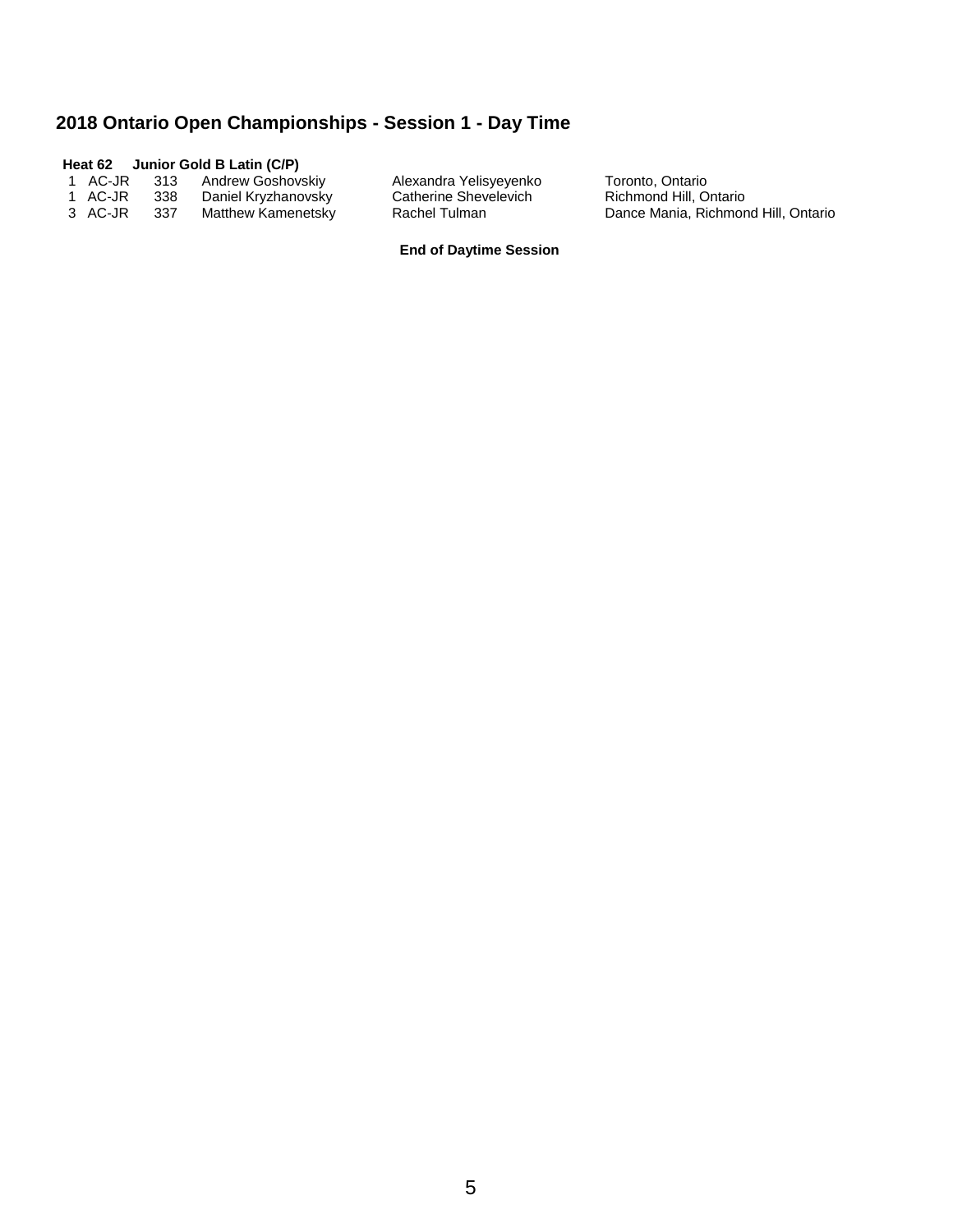# **2018 Ontario Open Championships - Session 2 - Evening**

| Heat 63             |     | Senior I Pre-Champ Standard (W/T/F/Q)                        |                          |                        |
|---------------------|-----|--------------------------------------------------------------|--------------------------|------------------------|
| 1 AC-SR1            | 320 | John Yamaguchi                                               | Alice Lam                | Toronto, Ontario       |
| 2 AC-SR1            | 306 | Edmond Lam                                                   | Ella Lai                 | Markham, Ontario       |
| 3 AC-SR1            | 303 | William Min                                                  | Mona Cui                 | Vaughan, Ontario       |
| 4 AC-SR1            | 312 | Viacheslav Fedorov                                           | Natalia Fedorova         | Toronto, Ontario       |
| 5 AC-SR1            | 333 | Ed Wong                                                      | Jenny Erbei Chen         | Toronto, Ontario       |
|                     |     |                                                              |                          |                        |
|                     |     | Heat 64 Juvenile Pre-Champ Latin (S/C/R/J)                   |                          |                        |
| 1 AC-JV             | 374 | Andrew Timchenko                                             | Barbara Smodleva         | Vaughan, Ontario       |
| Heat 65             |     |                                                              |                          |                        |
| 1 AC-SR2            | 306 | Senior II Pre-Champ Standard (W/T/F/Q)<br>Edmond Lam         | Ella Lai                 | Markham, Ontario       |
| 2 AC-SR2            | 307 | Thomas May                                                   | Alice Dong               | Thornhill, Ontario     |
| 3 AC-SR2 312        |     | Viacheslav Fedorov                                           | Natalia Fedorova         | Toronto, Ontario       |
| 4 AC-SR2 333        |     | Ed Wong                                                      | Jenny Erbei Chen         | Toronto, Ontario       |
| 5 AC-SR2            | 303 | William Min                                                  | Mona Cui                 | Vaughan, Ontario       |
|                     |     |                                                              |                          |                        |
| Heat 66<br>1 AC-JR  | 341 | Junior Pre-Champ Latin (S/C/R/J)<br>Ivan Kolomiyets          | Ariella Shribman         | Richmond Hill, Ontario |
| 2 AC-JR             | 374 | Andrew Timchenko                                             | Barbara Smodleva         | Vaughan, Ontario       |
|                     |     |                                                              |                          |                        |
| Heat 67<br>1 AC-SR3 | 306 | Senior III Pre-Champ Standard (W/T/F/Q)<br><b>Edmond Lam</b> | Ella Lai                 | Markham, Ontario       |
| 2 AC-SR3            | 315 | Vladimir Klimkovitch                                         | Irena Klimkovitch        | Ottawa, Ontario        |
| 3 AC-SR3            | 307 | Thomas May                                                   | Alice Dong               | Thornhill, Ontario     |
| 4 AC-SR3            | 363 | Currie Chan                                                  | Judy Yu                  | Scarborough, Ontario   |
|                     |     |                                                              |                          |                        |
| Heat 68             |     | Senior III Championship Standard (W/T/VW/F/Q)                |                          |                        |
| 1 AC-SR3            | 322 | Sunny So                                                     | Lina Yu                  | Toronto, Ontario       |
| 2 AC-SR3            | 360 | David Wong                                                   | Maybo Yee                | Richmond Hill, Ontario |
| 3 AC-SR3            | 304 | <b>William Lee</b>                                           | Fiona Tam                | Toronto, Ontario       |
| 4 AC-SR3 308        |     | Kam Young                                                    | Rosita Young             | Toronto, Ontario       |
| 5 AC-SR3 325        |     | Miko Sui                                                     | Michou Jin               | Toronto, Ontario       |
| 6 AC-SR3            | 320 | John Yamaguchi                                               | Alice Lam                | Toronto, Ontario       |
| 7 AC-SR3            | 359 | Glen Shenton                                                 | <b>Isabelle Shenton</b>  | Woodstock, Ontario     |
| 8 AC-SR3            | 357 | Eagle Leung                                                  | Hannah Ng                | Toronto, Ontario       |
| 9 AC-SR3            | 315 | Vladimir Klimkovitch                                         | Irena Klimkovitch        | Ottawa, Ontario        |
| 10 AC-SR3           | 352 | Kevin Yee Loong                                              | Angela Yee Loong         | Oakville, Ontario      |
| 11 AC-SR3           | 351 | Antal Ronaszeki                                              | Caroline Ullalkar        | Mississauga, Ontario   |
| 12 AC-SR3           | 363 | Currie Chan                                                  | Judy Yu                  | Scarborough, Ontario   |
| Heat 69             |     | Youth Championship Latin (S/C/R/P/J)                         |                          |                        |
| 1 AC-YTH            | 364 | Nikita Babaev                                                | Michelle Bromberg        | Vaughan, Ontario       |
| 2 AC-YTH            | 323 | Eli Blyuss                                                   | <b>Beatrice Oberfeld</b> | Thornhill, Ontario     |
| 3 AC-YTH            | 339 | <b>Tamir Azbel</b>                                           | Anna Kozyar              | Richmond Hill, Ontario |
| 4 AC-YTH            | 340 | Dennis Gluskin                                               | Anna Perzan              | Richmond Hill, Ontario |
| 5 AC-YTH            | 349 | Leon Shvaitser                                               | Alissa Guissine          | Vaughan, Ontario       |
| 6 AC-YTH            | 344 | Nicholas Quon                                                | <b>Shany Marks</b>       | Richmond Hill, Ontario |
| 7 AC-YTH            | 356 | Thomas Zinger                                                | Sarah Stolarsky          | Toronto, Ontario       |
| 8 AC-YTH            | 329 | Alisher Kulzhabayev                                          | Lauren Shligold          | Toronto, Ontario       |
|                     |     |                                                              |                          |                        |
| Heat 70             |     | Senior I Championship Standard (W/T/VW/F/Q)                  |                          |                        |
| 1 AC-SR1            | 304 | William Lee                                                  | Fiona Tam                | Toronto, Ontario       |
| 2 AC-SR1            | 332 | Alexei Achinfiev                                             | Csilla Kosztak           | Hamilton, Ontario      |
| 3 AC-SR1            | 351 | Antal Ronaszeki                                              | Caroline Ullalkar        | Mississauga, Ontario   |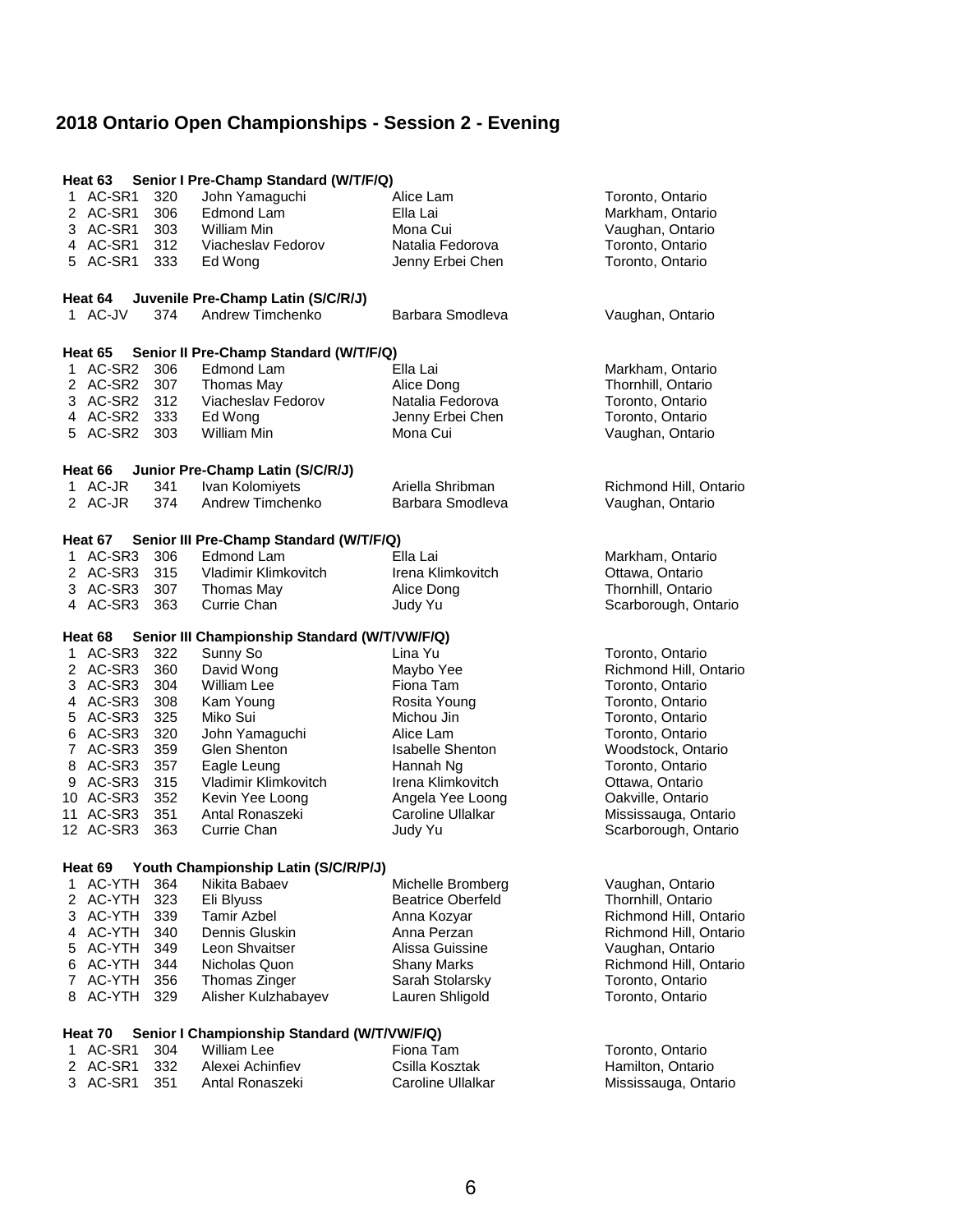## **2018 Ontario Open Championships - Session 2 - Evening**

| Senior III/IV Open (W/F)<br>Heat 71                  |              |     |                                              |                         |                        |  |
|------------------------------------------------------|--------------|-----|----------------------------------------------|-------------------------|------------------------|--|
|                                                      | 1 AC-SR4     | 358 | Marshall Kramer                              | Jennifer Chan           | Toronto, Ontario       |  |
|                                                      | 2 AC-SR4 314 |     | Ben Tam                                      | Flora Yim               | Toronto, Ontario       |  |
|                                                      | 3 AC-SR4 302 |     | Nelson Luk                                   | Vera Luk                | Markham, Ontario       |  |
|                                                      | 3 AC-SR4     | 361 | Jens Ingemann Jensen                         | Suzanne Sabol           | Rochester, New York    |  |
|                                                      |              |     |                                              |                         |                        |  |
|                                                      | Heat 72      |     | Juvenile Championship Latin (S/C/R/P/J)      |                         |                        |  |
|                                                      | 1 AC-JV      | 374 | Andrew Timchenko                             | Barbara Smodleva        | Vaughan, Ontario       |  |
|                                                      |              |     |                                              |                         |                        |  |
|                                                      | Heat 73      |     | Junior Championship Latin (S/C/R/P/J)        |                         |                        |  |
|                                                      | 1 AC-JR      | 339 | <b>Tamir Azbel</b>                           |                         | Richmond Hill, Ontario |  |
|                                                      |              |     |                                              | Anna Kozyar             |                        |  |
|                                                      | 2 AC-JR      | 340 | Dennis Gluskin                               | Anna Perzan             | Richmond Hill, Ontario |  |
|                                                      | 3 AC-JR      | 356 | Thomas Zinger                                | Sarah Stolarsky         | Toronto, Ontario       |  |
|                                                      | 4 AC-JR      | 341 | Ivan Kolomiyets                              | Ariella Shribman        | Richmond Hill, Ontario |  |
|                                                      |              |     |                                              |                         |                        |  |
|                                                      | Heat 74      |     | Senior II Championship Standard (W/T/VW/F/Q) |                         |                        |  |
|                                                      | 1 AC-SR2     | 350 | Horace Hu                                    | Agnes Yuan              | Toronto, Ontario       |  |
|                                                      | 2 AC-SR2 360 |     | David Wong                                   | Maybo Yee               | Richmond Hill, Ontario |  |
|                                                      | 3 AC-SR2     | 322 | Sunny So                                     | Lina Yu                 | Toronto, Ontario       |  |
|                                                      | 4 AC-SR2 357 |     | Eagle Leung                                  | Hannah Ng               | Toronto, Ontario       |  |
|                                                      | 5 AC-SR2     | 352 | Kevin Yee Loong                              | Angela Yee Loong        | Oakville, Ontario      |  |
|                                                      | 6 AC-SR2 351 |     | Antal Ronaszeki                              | Caroline Ullalkar       | Mississauga, Ontario   |  |
|                                                      |              |     |                                              |                         |                        |  |
|                                                      | Heat 75      |     | Under 21 Championship Latin (S/C/R/P/J)      |                         |                        |  |
|                                                      | 1 AC-U21     | 364 | Nikita Babaev                                | Michelle Bromberg       | Vaughan, Ontario       |  |
|                                                      | 2 AC-U21     | 342 | <b>Brian Emmanuels</b>                       | Michelle Somin          | Richmond Hill, Ontario |  |
|                                                      | 3 AC-U21     | 344 | Nicholas Quon                                | <b>Shany Marks</b>      | Richmond Hill, Ontario |  |
|                                                      |              |     |                                              |                         |                        |  |
|                                                      | Heat 76      |     | Senior IV Championship Standard (W/T/VW/F/Q) |                         |                        |  |
|                                                      | 1 AC-SR4     | 360 | David Wong                                   | Maybo Yee               | Richmond Hill, Ontario |  |
|                                                      | 2 AC-SR4     | 359 | Glen Shenton                                 | <b>Isabelle Shenton</b> | Woodstock, Ontario     |  |
|                                                      | 3 AC-SR4     | 358 | Marshall Kramer                              | Jennifer Chan           | Toronto, Ontario       |  |
|                                                      | 4 AC-SR4     | 302 | Nelson Luk                                   | Vera Luk                | Markham, Ontario       |  |
|                                                      |              |     |                                              |                         |                        |  |
|                                                      |              |     | Heat 77 Adult Championship Latin (S/C/R/P/J) |                         |                        |  |
|                                                      | 1 AC-AD      | 343 | Karl Aniscenko                               | Dayana Nikon            | Richmond Hill, Ontario |  |
|                                                      | 2 AC-AD      | 342 | <b>Brian Emmanuels</b>                       | Michelle Somin          | Richmond Hill, Ontario |  |
|                                                      |              |     |                                              |                         |                        |  |
|                                                      | Heat 78      |     | Juvenile Pre-Champ Standard (W/T/F/Q)        |                         |                        |  |
|                                                      | 1 AC-JV      | 374 | Andrew Timchenko                             | Barbara Smodleva        | Vaughan, Ontario       |  |
|                                                      |              |     |                                              |                         |                        |  |
| Adult Pre-Champ Standard (W/T/F/Q)<br>Heat 79        |              |     |                                              |                         |                        |  |
|                                                      | 1 AC-AD      | 310 | Marcin Kwietniewski                          | Monika Kwietniewska     | Toronto, Ontario       |  |
|                                                      |              |     |                                              |                         |                        |  |
| Heat 81<br>Junior Pre-Champ Standard (W/T/F/Q)       |              |     |                                              |                         |                        |  |
|                                                      | 1 AC-JR      | 338 | Daniel Kryzhanovsky                          | Catherine Shevelevich   | Richmond Hill, Ontario |  |
|                                                      | 2 AC-JR      | 313 | Andrew Goshovskiy                            | Alexandra Yelisyeyenko  | Toronto, Ontario       |  |
|                                                      | 3 AC-JR      | 374 | Andrew Timchenko                             | Barbara Smodleva        |                        |  |
|                                                      |              |     |                                              |                         | Vaughan, Ontario       |  |
| Senior II Pre-Champ Latin (S/C/R/J)<br>Heat 82       |              |     |                                              |                         |                        |  |
|                                                      | 1 AC-SR2     | 333 | Ed Wong                                      | Jenny Erbei Chen        | Toronto, Ontario       |  |
|                                                      |              |     |                                              |                         |                        |  |
| Senior III Championship Latin (S/C/R/P/J)<br>Heat 83 |              |     |                                              |                         |                        |  |
|                                                      | 1 AC-SR3     | 357 | Eagle Leung                                  | Hannah Ng               | Toronto, Ontario       |  |
|                                                      |              |     |                                              |                         |                        |  |